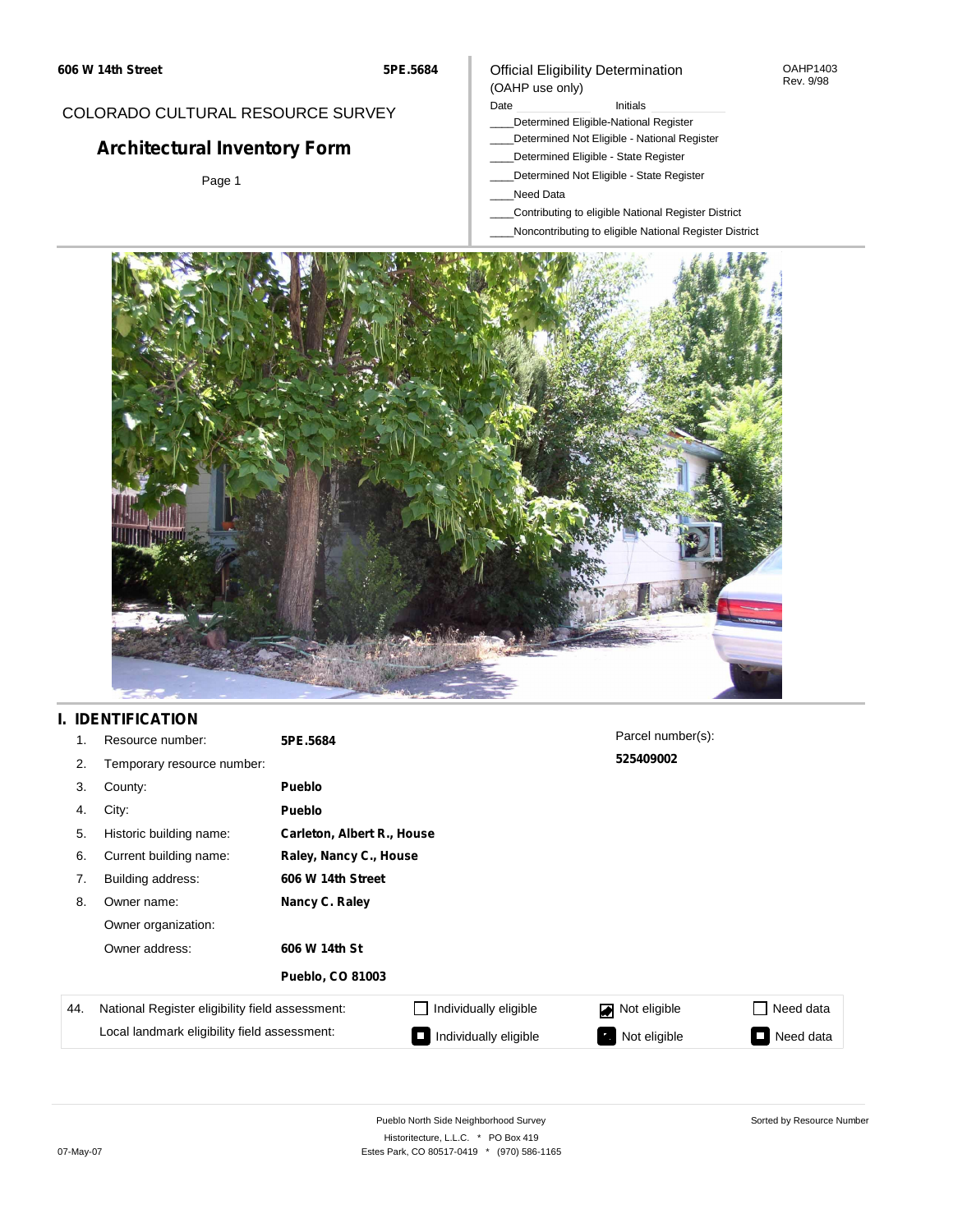Page 2

### **II. GEOGRAPHIC INFORMATION**

| 9.  | P.M.       |     | 6th                 |    |           | Township:                            |    |                         | <b>20S</b> |    |    |           | Range:            | 65W |         |
|-----|------------|-----|---------------------|----|-----------|--------------------------------------|----|-------------------------|------------|----|----|-----------|-------------------|-----|---------|
|     |            | NE. | 1/4                 | οf | <b>NW</b> | 1/4                                  | of | NW                      | 1/4        | of | SE | 1/4       | of Section        |     | 25      |
| 10. |            |     | UTM reference zone: |    | 13        |                                      |    |                         |            |    |    |           |                   |     |         |
|     | Easting:   |     |                     |    |           | 533689                               |    |                         |            |    |    | Northing: |                   |     | 4236710 |
| 11. |            |     | USGS quad name:     |    |           |                                      |    | <b>Northeast Pueblo</b> |            |    |    | Scale:    |                   |     | 7.5     |
|     | Year:      |     |                     |    |           | 1961 (Photorevised 1970 and<br>1974) |    |                         |            |    |    |           |                   |     |         |
| 12. | $Lot(s)$ : |     |                     |    |           | Lot 3; Block 41                      |    |                         |            |    |    |           |                   |     |         |
|     | Addition:  |     |                     |    |           | <b>County Addition</b>               |    |                         |            |    |    |           | Year of addition: |     | 1869    |

13. Boundary description and justification:

The boundary, as described above, contains but does not exceed the land historically associated with this property.

П Metes and bounds exist:

### **III. ARCHITECTURAL DESCRIPTION**

| 14. | Building plan (footprint, shape):<br>Other building plan descriptions: | <b>Rectangular Plan</b>              |                       |
|-----|------------------------------------------------------------------------|--------------------------------------|-----------------------|
| 15. | Dimensions in feet (length x width):                                   | 1,159 square feet                    |                       |
| 16. | Number of stories:                                                     | 1                                    |                       |
| 17. | Primary external wall material(s):                                     | <b>Metal/Aluminum Siding</b>         | Other wall materials: |
|     |                                                                        |                                      |                       |
| 18. | Roof configuration:                                                    | Hipped Roof/Gable-on-hip Roof        |                       |
|     | Other roof configurations:                                             |                                      |                       |
| 19. | Primary external roof material:                                        | <b>Asphalt Roof/Composition Roof</b> |                       |
|     | Other roof materials:                                                  |                                      |                       |
| 20. | Special features:                                                      | <b>Fence</b>                         |                       |
|     |                                                                        | Porch                                |                       |
|     |                                                                        | <b>Window/Segmental Arch</b>         |                       |

21. General architectural description:

Oriented to the north, this house rests on a white-painted sandstone foundation. White aluminum siding clads the exterior walls. Windows are generally 1-over-1-light, double-hung sash, with blue-painted wood frames and surrounds, and aluminumframe storm windows. Some appear to open beneath segmental arches, and aluminum awnings shade the windows opening in the east elevation. A small, hipped-roof porch protrudes from the center of the front (north) façade. It has a kneewall covered in blue aluminum siding. Tapered, square porch supports rest on the knee wall. The principal doorway opens in the center of the façade, sheltered by the porch. It hosts a white-painted slab door opening behind a white, vinyl-frame storm door. Another doorway opens in the south end of the east elevation. It hosts a 4-panel, 1-light wood door, painted white. Approaching it is a concrete stoop. Yet another doorway opens low in the rear (south) elevation, at the end of small, shed-roofed structure. It has a white-painted slab door, opening behind a vinyl-frame storm door. Gray interlocking asphalt shingles cover the centrally hipped **roof. White-painted wood fascia and soffit box the broadly overhanging eaves.**

NOTE: Due to inaccessibility and dense foliage, not every detail of this house could be recorded from public rights-of-way.

22. Architectural style:

**No Style**

Other architectural styles: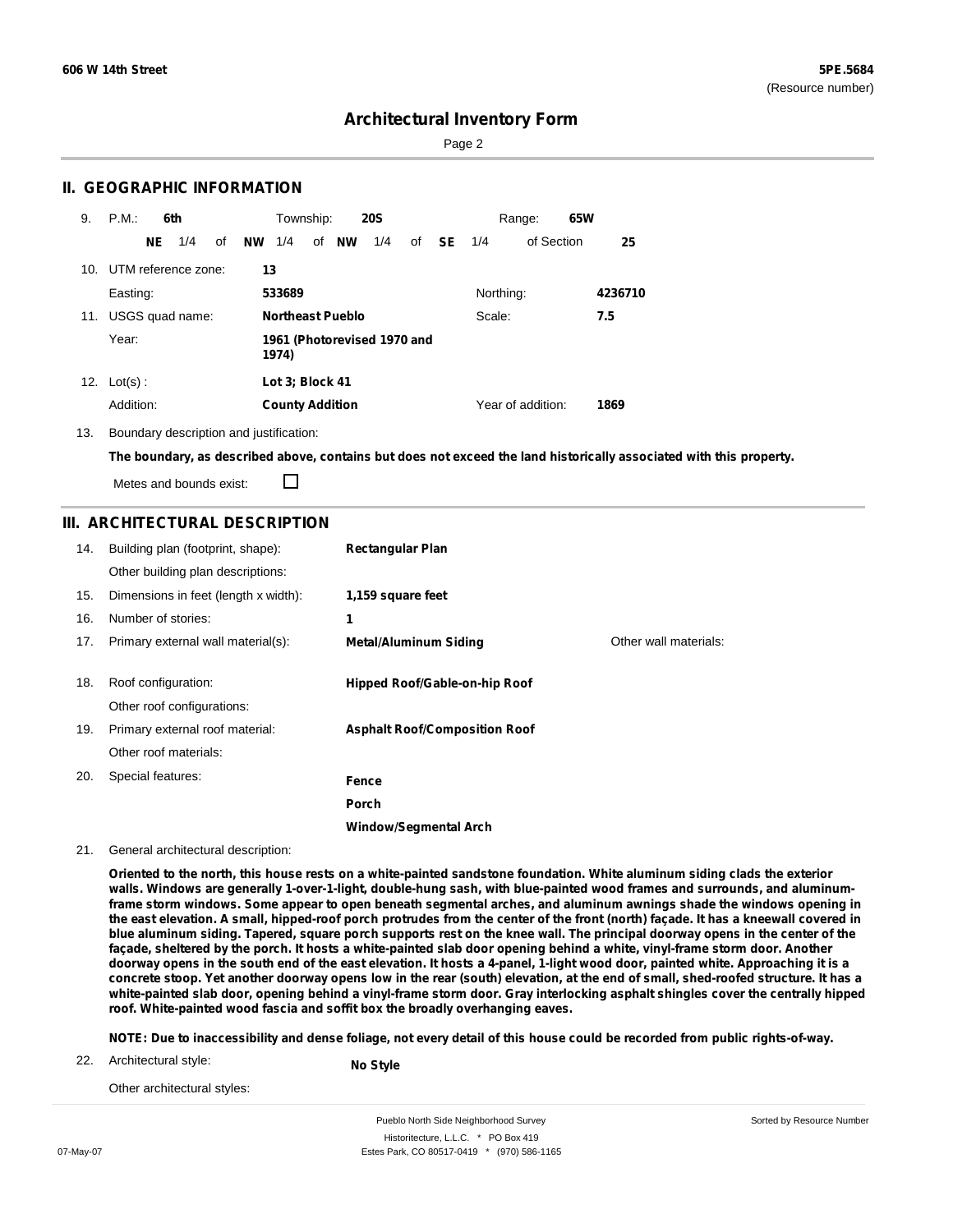Page 3

Building type: **Hipped-roof Box**

23. Landscape or special setting features:

This property is located on terrain sloping downward from northwest to southeast, with an elevation of around 4,700 feet above mean sea level. The neighborhood features modest, one- and two-story houses. Setbacks from West 14th Street are generally the same on this block. This property is situated on the south side of West 14th Street, between a vacant lot to the east and 608 West 14th Street to the west. Gravel covers the strip separating the sidewalk from the street. Gravel also covers much of the yard. However, dense foliage, including a pair of large, shady catalpas, largely conceals the house. Lining the east and west **sides of the property are wood privacy fences.**

#### **IV. ARCHITECTURAL HISTORY**

| 25. | Date of Construction:  | Estimate:                        | Actual: | 1903                                                                                          |
|-----|------------------------|----------------------------------|---------|-----------------------------------------------------------------------------------------------|
|     | Source of Information: |                                  |         | Pueblo County Office of Tax Assessor. Property information card [internet].                   |
| 26. | Architect:             | unknown                          |         |                                                                                               |
|     | Source of information: |                                  |         |                                                                                               |
| 27. | Builder:               | unknown                          |         |                                                                                               |
|     | Source of information: |                                  |         |                                                                                               |
| 28. | Original Owner:        | <b>Albert R. Carleton</b>        |         |                                                                                               |
|     | Source of information: | Co. consulted 1886 through 2003. |         | Pueblo City Directory. Pueblo, Co.; Salt Lake City; Kansas City, Mo.; and others: R.L. Polk & |

29. Construction history:

According to Pueblo County Tax Assessor records, this building was constructed in 1903. An analysis of the style, materials, and historical records corroborates this date. The segmental arches over the windows suggest that this is probably a masonry building, with the brick now concealed behind aluminum siding. Also, all the original doors have been replaced. The only other **notable alteration was the enclosure of the rear porch, which appears to have occurred before 1950.**

30. Location: **original** Date of move(s):

### **V. HISTORICAL ASSOCIATIONS**

| 31. Original use(s):     | <b>Single Dwelling</b> |
|--------------------------|------------------------|
| 32. Intermediate use(s): | <b>Single Dwelling</b> |
| 33. Current use(s):      | <b>Single Dwelling</b> |
| 34. Site type(s):        | <b>Residence</b>       |

35. Historical background:

The first owner and resident of this house, constructed in 1903, was Albert R. Carleton (or Carlton). He was associated with S.D. Carleton & Son, a dealer in groceries, meats, hay, flour and feed, located at 107-111 South Grand. The resident in 1914 was **Julia Wolohan.**

Prior to 1919, Frannine H. Deems purchased this property and resided here through 1925, when she moved to Fort Collins. She was born in Missouri around 1853 and married Joshua B. Deems around 1871 They had two sons, Mack Deeems and Irving Deems, and three daughters, Mrs. L.L. Louderdale, Mrs. William Ferguson, and Mrs. John H. Becker. The resided at 712 West 14th Street (5PE.5691), where Joshua died after 1909. Frannine Deems died in Fort Collins as a result of an automobile accident **on December 24, 1927.**

Gard S. Laramey resided here in 1930, followed by Homer Shrewsbury in 1935. He came to Pueblo in 1921 and was employed as a roll turner at the CF&I Steel Corporation. With his wife, Beatrice Shrewsbury, Homer had three children, Sally Ann **Shrewsbury, Floyd Shrewsbury, and Barbara McGinnis. The family later resided at 637 Beulah Avenue.**

<sup>24.</sup> Associated buildings, features or objects: **No associated buildings identified.**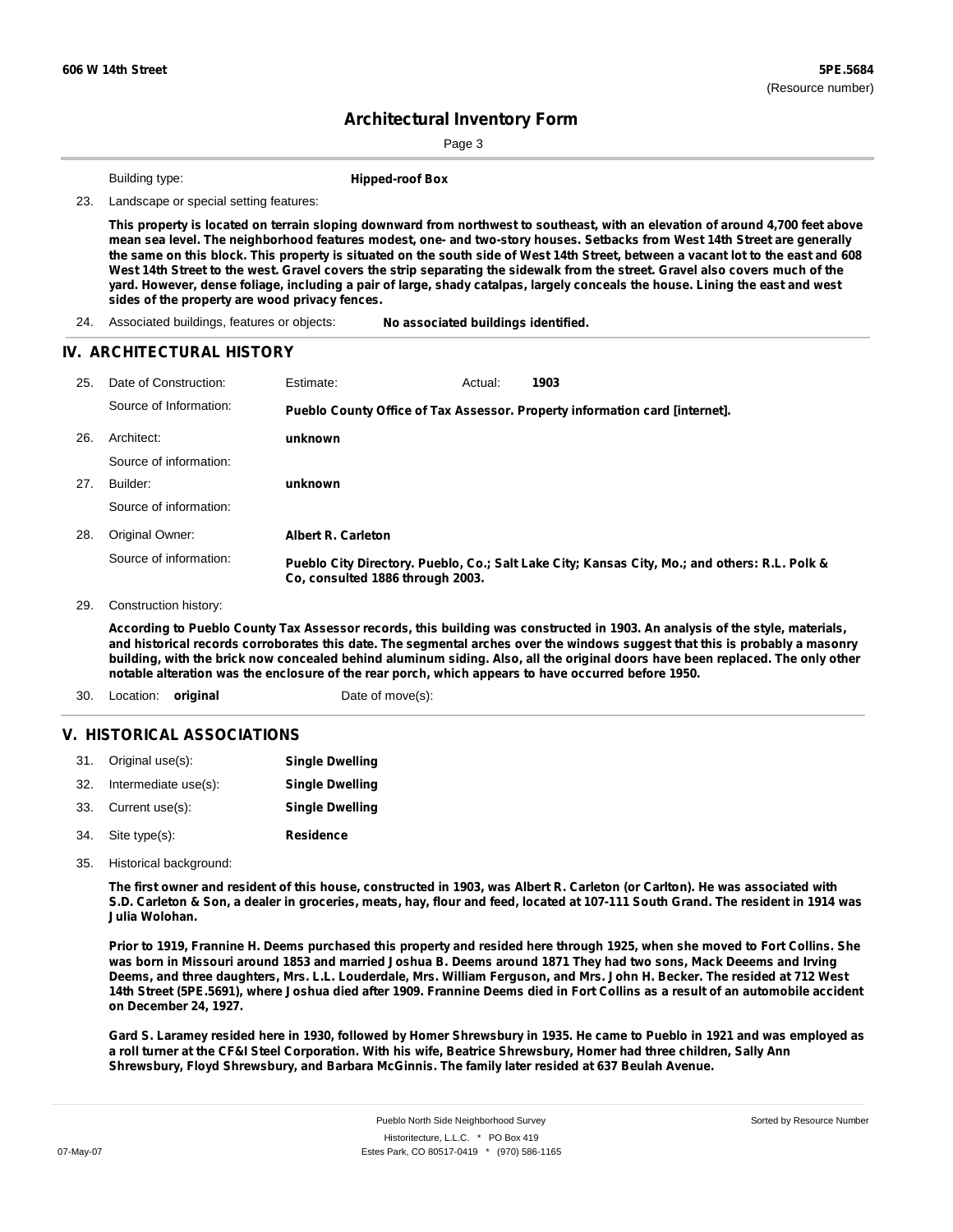Page 4

Ada Harrison lived here in 1940. Albert Carroll and Minerva C. Brannon were the residents in 1945. Virgil D. Anderson purchased this property in 1950. Dan M. Mangan acquired the house and lot around 1955 and resided here through at least 1960. L. Higinbothan, Sr., and L. Higinbothan, Jr., purchased the property in 1979, selling it to Nancy C. Raley, the current **owner and resident, in 1983.**

**Pueblo County Office of Tax Assessor. Property information card [internet].**

**Pueblo City Directory. Pueblo, Co.; Salt Lake City; Kansas City, Mo.; and others: R.L. Polk & Co, consulted 1886 through 2003.**

**Sanborn Fire Insurance Maps (for Pueblo, Colorado). New York: Sanborn Map and Publishing Co., 1883, 1886, 1889, 1893, 1904-05, 1904-51, and 1904-52.**

**"Deems (Frannine H.)" [obituary]. Pueblo Chieftain, 26 December 1927, p. 8.**

**"Shrewsbury (Homer)" [obituary]. Pueblo Chieftain, 12 February 1960, p. 8C.**

<sup>36.</sup> Sources of information: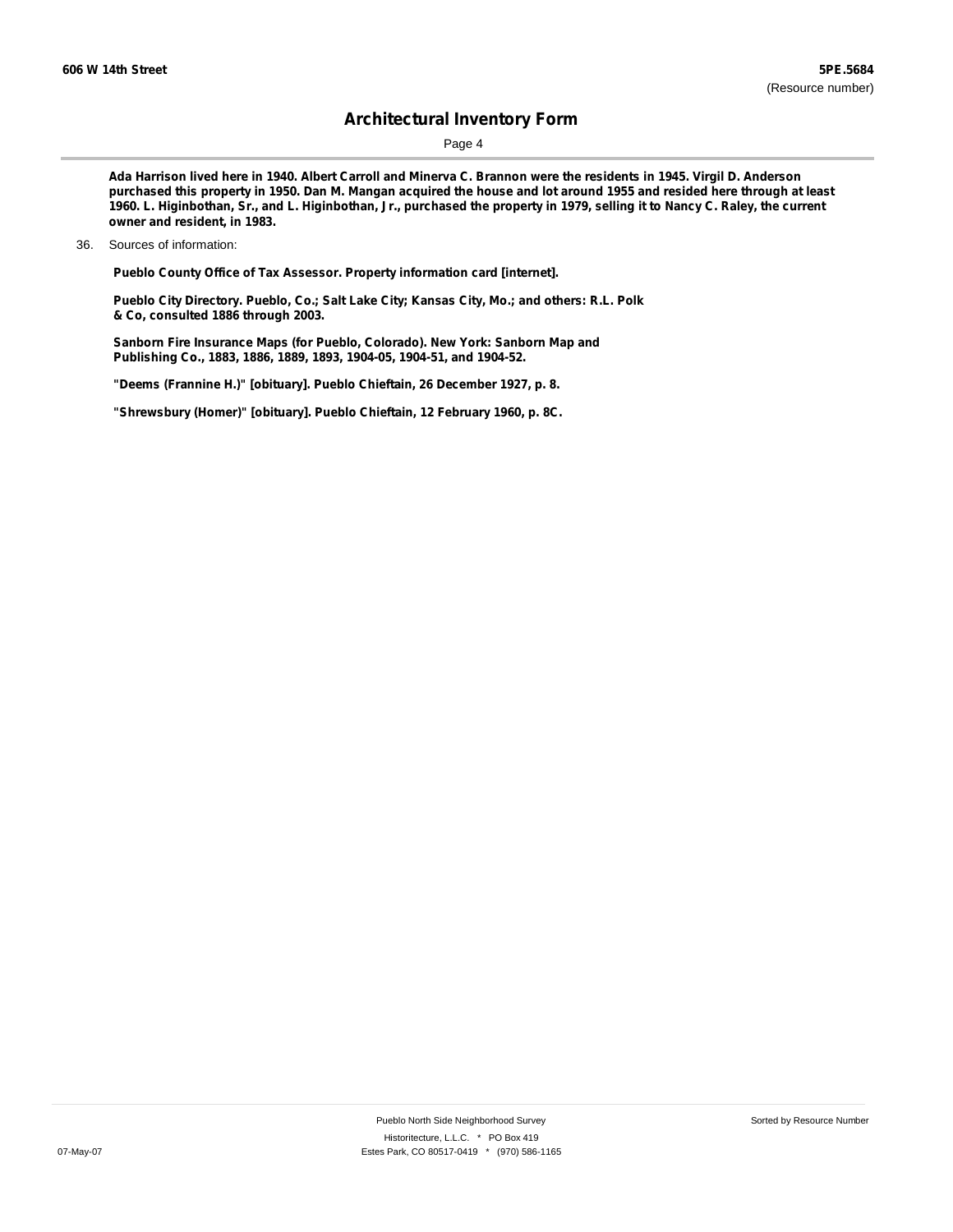۰

Sorted by Resource Number

# **Architectural Inventory Form**

Page 5

|     | <b>VI. SIGNIFICANCE</b>                                                                                                                                                                                                                                                          |  |  |  |  |  |  |  |
|-----|----------------------------------------------------------------------------------------------------------------------------------------------------------------------------------------------------------------------------------------------------------------------------------|--|--|--|--|--|--|--|
| 37. | Local landmark designation:<br>Yes $\Box$<br>No.                                                                                                                                                                                                                                 |  |  |  |  |  |  |  |
|     | Designation authority:                                                                                                                                                                                                                                                           |  |  |  |  |  |  |  |
|     | Date of designation:                                                                                                                                                                                                                                                             |  |  |  |  |  |  |  |
| 38. | Applicable National Register criteria:                                                                                                                                                                                                                                           |  |  |  |  |  |  |  |
|     | A. Associated with events that have made a significant contribution to the broad pattern of our history.<br>1 I                                                                                                                                                                  |  |  |  |  |  |  |  |
|     | $\Box$<br>B. Associated with the lives of persons significant in our past.                                                                                                                                                                                                       |  |  |  |  |  |  |  |
|     | C. Embodies the distinctive characteristics of a type, period, or method of construction, or represents the work<br>of a master, or that possess high artistic values, or represents a significant and distinguished entity whose<br>components may lack individual distinction. |  |  |  |  |  |  |  |
|     | D. Has yielded, or may be likely to yield, information important in history or prehistory.                                                                                                                                                                                       |  |  |  |  |  |  |  |
|     | Qualifies under Criteria Considerations A through G (see manual).                                                                                                                                                                                                                |  |  |  |  |  |  |  |
|     | Does not meet any of the above National Register criteria.                                                                                                                                                                                                                       |  |  |  |  |  |  |  |
|     | <b>Pueblo Standards for Designation:</b>                                                                                                                                                                                                                                         |  |  |  |  |  |  |  |
|     | <u>1a. History</u>                                                                                                                                                                                                                                                               |  |  |  |  |  |  |  |
|     | Have direct association with the historical development of the city, state, or nation; or                                                                                                                                                                                        |  |  |  |  |  |  |  |
|     | 1b. History<br>Be the site of a significant historic event; or<br>$\mathcal{L}_{\mathcal{A}}$                                                                                                                                                                                    |  |  |  |  |  |  |  |
|     | <u>1c. History</u>                                                                                                                                                                                                                                                               |  |  |  |  |  |  |  |
|     | Have direct and substantial association with a person or group of persons who had influence on society.<br>$\blacksquare$                                                                                                                                                        |  |  |  |  |  |  |  |
|     | 2a. Architecture                                                                                                                                                                                                                                                                 |  |  |  |  |  |  |  |
|     | Embody distinguishing characteristics of an architectural style or type; or<br>$\overline{\phantom{a}}$                                                                                                                                                                          |  |  |  |  |  |  |  |
|     | <u>2b. Architecture</u>                                                                                                                                                                                                                                                          |  |  |  |  |  |  |  |
|     | Be a significant example of the work of a recognized architect or master builder, or<br>$\overline{\phantom{a}}$                                                                                                                                                                 |  |  |  |  |  |  |  |
|     | <b>2c. Architecture</b>                                                                                                                                                                                                                                                          |  |  |  |  |  |  |  |
|     | Contain elements of architectural design, engineering, materials, craftsmanship, or artistic merit which represent a<br>О<br>significant or influential innovation;                                                                                                              |  |  |  |  |  |  |  |
|     | 2d. Architecture                                                                                                                                                                                                                                                                 |  |  |  |  |  |  |  |
|     | Portray the environment of a group of people or physical development of an area of the city in an era of history<br>$\Box$<br>characterized by a distinctive architectural style.                                                                                                |  |  |  |  |  |  |  |
|     | 3a. Geography                                                                                                                                                                                                                                                                    |  |  |  |  |  |  |  |
|     | Have a prominent location or be an established, familiar, and orienting visual feature of the contemporary city, or<br>П                                                                                                                                                         |  |  |  |  |  |  |  |
|     | 3b. Geography<br>Promote understanding and appreciation of Pueblo's environment by means of distinctive physical characteristics<br>or rarity; or                                                                                                                                |  |  |  |  |  |  |  |
|     | 3c. Geography<br>Make a special contribution to Pueblo's distinctive character.<br>$\overline{\phantom{a}}$                                                                                                                                                                      |  |  |  |  |  |  |  |
|     | <b>Not Applicable</b>                                                                                                                                                                                                                                                            |  |  |  |  |  |  |  |
|     | Does not meet any of the above Pueblo landmark criteria.<br>$\sim$                                                                                                                                                                                                               |  |  |  |  |  |  |  |
| 39. | Area(s) of Significance:<br><b>Architecture</b>                                                                                                                                                                                                                                  |  |  |  |  |  |  |  |
| 40. | Period of Significance:<br>1903                                                                                                                                                                                                                                                  |  |  |  |  |  |  |  |
| 41. | National:<br>Level of significance:<br>State<br>Local                                                                                                                                                                                                                            |  |  |  |  |  |  |  |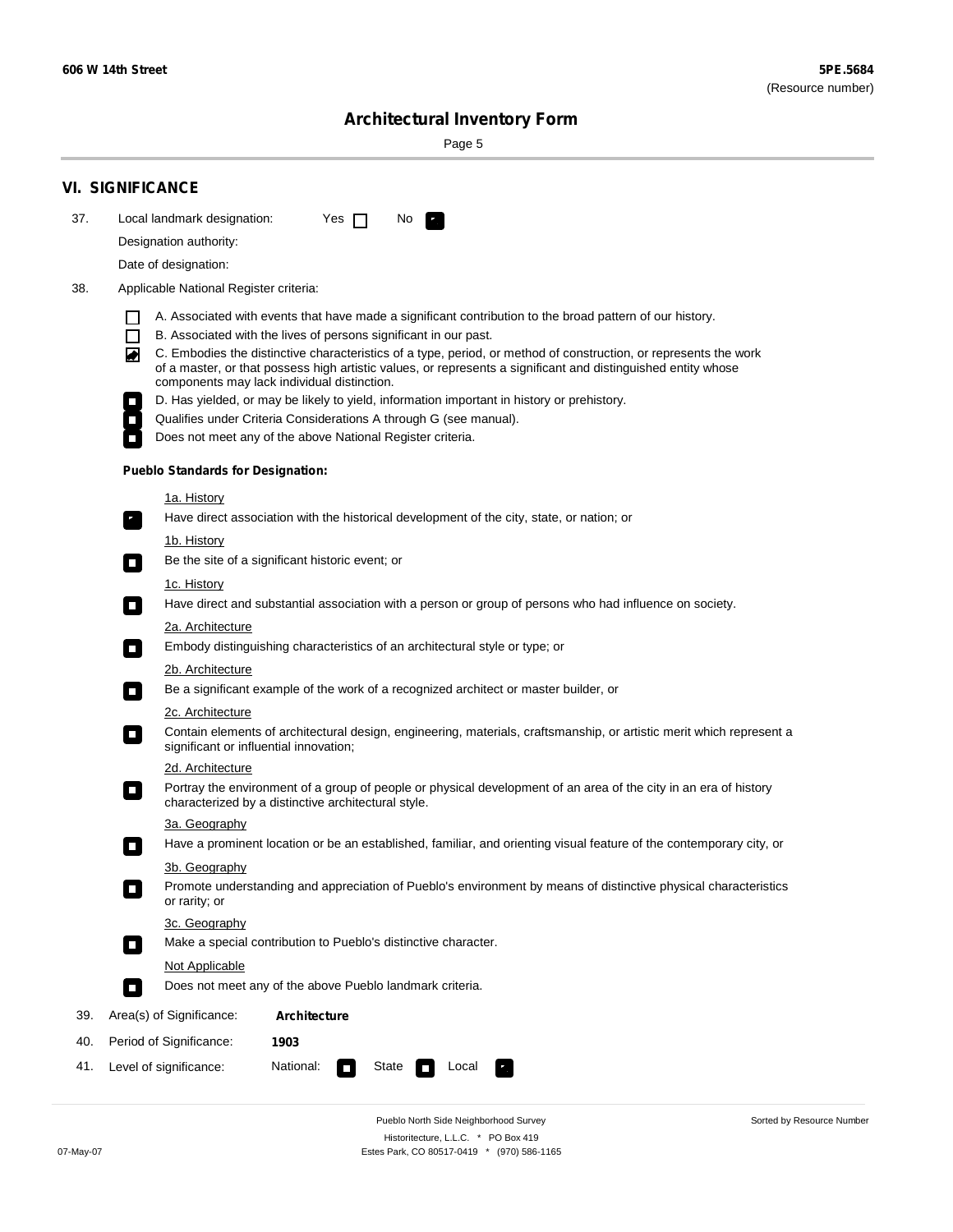Page 6

#### 42. Statement of significance:

This property is historically significant under Pueblo Local Landmark criterion 1A for its association with the development of **Pueblo's North Side Neighborhood, when more architecturally sophisticated buildings like this one joined the smaller,** plainer dwellings originally constructed here. As well, the house is architecturally significant under National Register criterion C (Pueblo Local Landmark criterion 2A) as an intact example of the hipped-roof box form. However, the levels of architectural and historical significance, combined with physical integrity, are not to the extent that this property would qualify for individual listing in the National Register of Historic Places, the Colorado State Register of Historic Properties, or as a City of Pueblo Landmark. It is, nonetheless, a contributing resource within any potential historic district.

43. Assessment of historic physical integrity related to significance:

Constructed in 1903, this house exhibits a moderate level of physical integrity relative to the seven aspects of integrity as defined by the National Park Service and the Colorado Historical Society: location, setting, design, materials, workmanship, feeling, and association. The replacement of doors and installation of aluminum siding has removed or concealed some **character-defining features. Nonetheless, the basic form remains intact; the building preserves its overall architectural character. This property retains sufficient physical integrity to convey its architectural and historical significance.**

#### **VII. NATIONAL REGISTER ELIGIBILITY ASSESSMENT**

National Register eligibility field assessment: 44. Local landmark eligibility field assessment:

45. Is there National Register district potential? Yes

**Pueblo's North Side Neighborhood represents the evolution of the city's professional middle and upper classes. Its diversity of architectural styles and forms directly represents the city's changing economic and cultural climates. As well, the neighborhood is distinctive because it appears to have evolved independently of the area's dominant industry, steel manufacturing.** Discuss:

 $\blacksquare$ 

 $No$ 

Yes Yes No

**Individually eligible Not eligible** Not eligible **Need data Individually eligible Not eligible Not eligible Need data** 

 $No$   $N/A$ 

 $N/A$   $\Box$ 

If there is National Register district potential, is this building contributing:



### **VIII. RECORDING INFORMATION**

| 47. | Photograph numbers): | <b>CD-ROM Photo Disc: North Side Photos</b><br>File Name(s): 14thstw606                                                       |
|-----|----------------------|-------------------------------------------------------------------------------------------------------------------------------|
|     | Negatives filed at:  | <b>Special Collections</b><br><b>Robert Hoag Rawlings Public Library</b><br>100 East Abriendo Avenue<br>Pueblo, CO 81004-4290 |
| 48. | Report title:        | <b>Pueblo North Side Neighborhood Survey</b>                                                                                  |
| 49. | $Date(s)$ :          | 07/13/05                                                                                                                      |
| 50. | Recorder(s):         | <b>Adam Thomas</b>                                                                                                            |
| 51. | Organization:        | Historitecture, L.L.C.                                                                                                        |
| 52. | Address:             | <b>PO Box 419</b>                                                                                                             |
|     |                      | Estes Park, CO 80517-0419                                                                                                     |
| 53. | Phone number(s):     | (970) 586-1165                                                                                                                |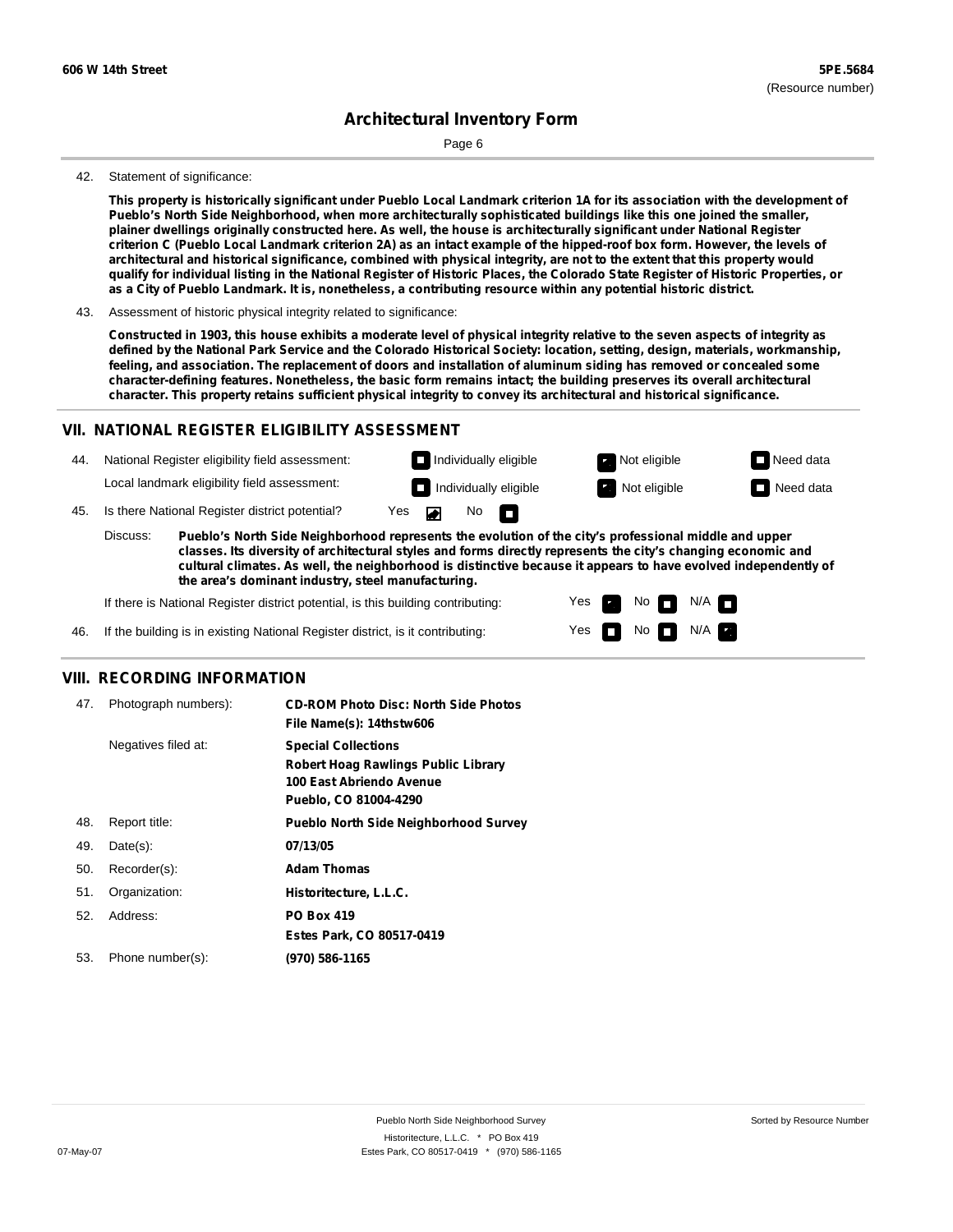Page 7